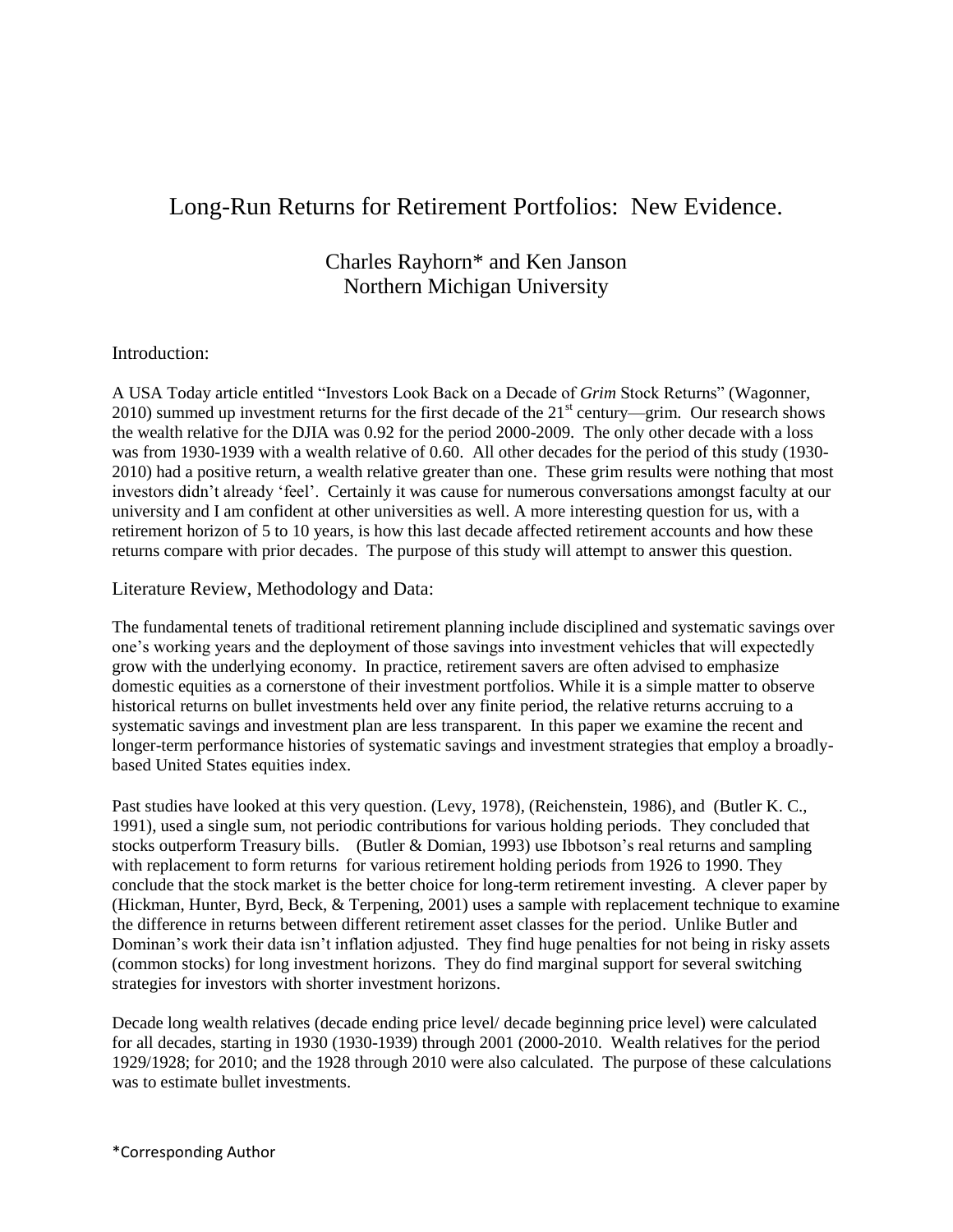Besides single sum wealth relatives we calculated wealth relatives for investors who make payments into a retirement plan yearly. Our hypothetical investor is assumed to be a wage earner who contributes a fixed proportion of salary, which is indexed for inflation, each year over a retirement savings period. The Consumer Price Index (CPI-U) serves as the retirement plan contribution inflator. The plan contributions are then invested in an equities market index fund with the Dow Jones Industrial Average (DJIA) serving as the investment proxy. For a five year savings period the calculation would be:

 $$1.00_{-5}(R_{-5t0-4})(R_{-4t0-3})(R_{-3t0-2})(R_{-2t0-1})(R_{-1t00})$  $+ $1.00_{-5}(L_{5t0-4})(R_{-4t0-3})(R_{-3t0-2})(R_{-2t0-1})(R_{-1t00})$  $+$ **\$1.00**<sub>**-5</sub>** $(\mathbf{I}_{\text{-}5t0-4})(\mathbf{I}_{\text{-}4t0-3})(\mathbf{R}_{\text{-}3t0-2})(\mathbf{R}_{\text{-}2t0-1})(\mathbf{R}_{\text{-}1t00})$ **</sub>** 

 $+\$1.00_{-5}(I_{-5to-4})(I_{-4to-3})(I_{-3to-2})(R_{-2to-1})(R_{-1to0})$ 

 $+\$1.00_{-5}(I_{-5t0-4})(I_{-4t0-3})(I_{-3t0-2})(I_{-2t0-1})(R_{-1t00})$ 

Where R is  $1+r$ , I is  $1+i$ , r is the return for the year in question and *i* is the inflation rate from the prior year. The subscripts for R and I represent the time period relative to the end of the holding period. The future value 'Due' situation is assumed—investing starts at the beginning of the period, and no cash-flow at the end of the holding period. One of the assumptions that differentiate this project from (Butler & Domian, 1993) is that the inflation adjustment for the invested amount is the prior year's inflation. The reasoning is that pay increases are based on the last period's inflation.

If \$1.00 is the initial annual contribution, this yearly installment will be indexed up or down as price levels change. The indexed installment will be invested at the then current equity market level and the resultant portfolio value will subsequently reflect both market performance and the saver's wage level assuming the wages are indexed to inflation (with a lag of one year). Savings and investment periods of 5, 10, 15, 20, 25, 30, 35 and 40 years are evaluated for participants who start saving in 1930 and all following years. \$1.00 was used so that results will be for every dollar invested.

These results based on actual, not simulated, returns. The holding periods are started for EVERY year between 1930 through 2006. So every holding period overlaps the one next to it. For example, the 1930 forty year holding period overlaps the 1931 forty year holding period by 39 years. Likewise the 1931 forty year holding period overlaps the 1930 and 1932 forty year holding period by 39 years, etc. We recognize the fact that summary statistics will be biased, but we were interested in how a pensioner would have fared investing for retirement, assuming various holding periods and a salary contribution adjustment based on inflation. Thus the results will show this for all various holding periods beginning in 1930.

The data used were closing prices (to calculate yearly returns) for the DOW 30 and T-Bill returns. These data were obtained from yahoo finance and Ibbotson's annual yearbooks. We also looked at a switching portfolio where the stock portfolio was shifted to T- bills 5 years before retirement. The purpose for this portfolio is to examine if there is merit in shifting from risky to safe assets as one approaches retirement.

#### Results:

Table 1 report wealth relatives by decade for the study period 1929 through 2010, calculated from the DJIA. These are monthly returns statistics. These statistics show that the first decade of the  $21<sup>st</sup>$  century was the second worst decade for investing, surpassed only by the decade of the great worldwide depression. This fact will affect the holding period returns for the various retirement saving horizons starting in the 1960's. There are some other periods throughout the years of this study that have negatively affect retirement results.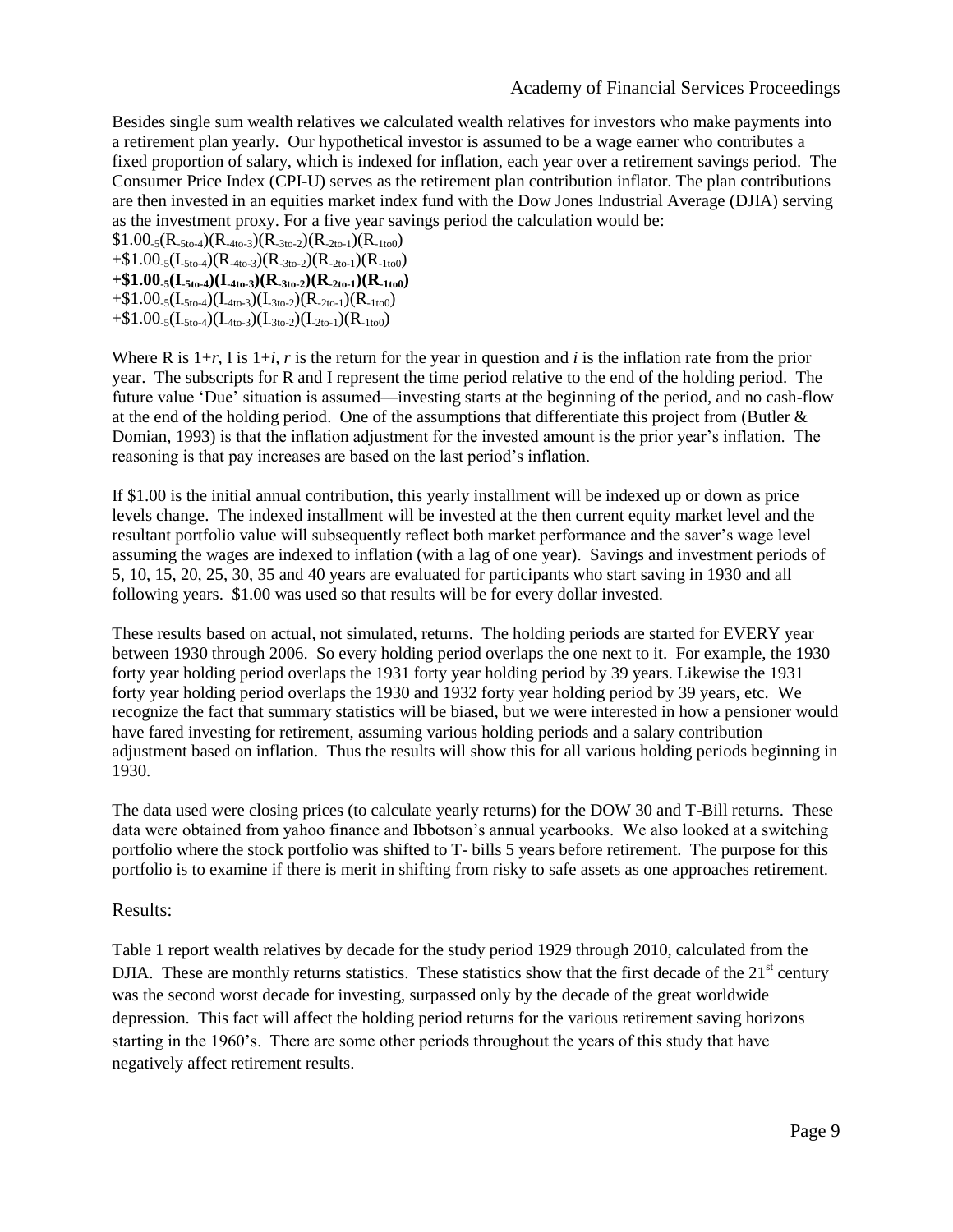#### Academy of Financial Services Proceedings

| Table 1                                                                                                         |           |          |           |           |           |           |          |          |           |           |           |
|-----------------------------------------------------------------------------------------------------------------|-----------|----------|-----------|-----------|-----------|-----------|----------|----------|-----------|-----------|-----------|
| Summary Statistics for monthly returns by decade unless otherwise specified                                     |           |          |           |           |           |           |          |          |           |           |           |
| The wealth relative is the closing price divided by the opening price for the decade unless otherwise indicated |           |          |           |           |           |           |          |          |           |           |           |
|                                                                                                                 | $2010 -$  |          | $2000 -$  | 1990-     | 1980-     | 1970-     | 1960-    | 1950-    | 1940-     | 1930-     | Nov 1928- |
|                                                                                                                 | 1928      | 2010     | 2009      | 1999      | 1989      | 1979      | 1969     | 1959     | 1949      | 1939      | 1929      |
| $WR=$                                                                                                           | 39.46     | 1.11     | 0.92      | 4.18      | 3.28      | 1.05      | 1.18     | 3.39     | 1.34      | 0.60      | 0.99      |
| Mean                                                                                                            | 0.52%     | 0.99%    | 0.02%     | 1.28%     | 1.11%     | 0.14%     | 0.20%    | 1.08%    | 0.33%     | 0.09%     | 0.38%     |
| <b>Std Error</b>                                                                                                | 0.17%     | 0.014    | 0.41%     | 0.36%     | 0.43%     | 0.42%     | 0.33%    | 0.30%    | 0.38%     | 0.93%     | 2.67%     |
| Median                                                                                                          | 0.85%     | 0.020    | 0.28%     | 1.61%     | 0.89%     | 0.10%     | 0.45%    | 1.29%    | 0.72%     | 0.90%     | 2.82%     |
| St Dev                                                                                                          | 5.36%     | 4.96%    | 4.51%     | 3.98%     | 4.72%     | 4.60%     | 3.62%    | 3.29%    | 4.11%     | 10.16%    | 9.99%     |
| Sample Va                                                                                                       | 0.00      | 0.002    | 0.00      | 0.00      | 0.00      | 0.00      | 0.00     | 0.00     | 0.00      | 0.01      | 0.01      |
| Kurtosis                                                                                                        | 6.65      | $-1.019$ | 0.83      | 2.00      | 5.26      | 1.15      | 0.09     | $-0.28$  | 5.78      | 2.02      | 0.03      |
| Skewness                                                                                                        | $-0.15$   | $-0.334$ | $-0.49$   | $-0.73$   | $-0.89$   | 0.17      | $-0.24$  | $-0.27$  | $-1.49$   | 0.29      | $-0.54$   |
| Range                                                                                                           | 0.66      | 0.154    | 0.25      | 0.25      | 0.37      | 0.28      | 0.19     | 0.17     | 0.29      | 0.66      | 0.37      |
| Minimum                                                                                                         | $-30.70%$ | $-7.92%$ | $-14.06%$ | $-15.13%$ | $-23.22%$ | $-14.04%$ | $-8.49%$ | $-7.38%$ | $-21.70%$ | $-30.70%$ | $-20.36%$ |
| Maximum                                                                                                         | 35.76%    | 7.45%    | 10.60%    | 10.25%    | 13.82%    | 14.41%    | 10.09%   | 9.83%    | 7.39%     | 35.76%    | 16.35%    |
| Sum                                                                                                             | 5.05      | 0.119    | 0.03      | 1.53      | 1.33      | 0.17      | 0.24     | 1.29     | 0.40      | 0.11      | 0.05      |
| Count                                                                                                           | 986       | 12       | 120       | 120       | 120       | 120       | 120      | 120      | 120       | 120       | 14        |
| %pos                                                                                                            | 57.91%    | 58.33%   | 53.33%    | 68.33%    | 55.83%    | 50.83%    | 56.67%   | 64.17%   | 58.33%    | 55.83%    | 57.14%    |

\*The wealth relative is not a monthly calculation but simply the decade closing price divided by the decade opening price. The data in the rest of the table are summary statistics for monthly returns.

Table 2a gives the summary statistics of retirement period wealth relatives generated by increasing each year's nominal contribution rate by the CPI-U (lagged one year) and investing in the 'market' as defined by the Dow 30. There are no holding period horizons where you 'lose it all.' However when you get to the 10 year horizons you do wind up with less than if you had taken your contributions and put them in a safety deposit box. The years where this happens is if you started your contributions in 1960, 1964, 1965, 1968, 1969, 1972, 1999, and 2000. The same is true for the 5 year horizons. The years where this happens are 1930, 1936, 1937, 1938, 1964, 1965, 1969, 1970, 1973, 1977, 1998, 2004, and 2005.

| Table 2a                                                                                            |                           |         |        |        |         |         |         |         |  |  |  |
|-----------------------------------------------------------------------------------------------------|---------------------------|---------|--------|--------|---------|---------|---------|---------|--|--|--|
| Summary Statistics for various Retirement Saving Period Wealth Relatives from 1930-2010             |                           |         |        |        |         |         |         |         |  |  |  |
| It is assumed that the yearly savings is increased by the CPI-U and the yearly return on the market |                           |         |        |        |         |         |         |         |  |  |  |
|                                                                                                     |                           |         |        |        |         |         |         |         |  |  |  |
|                                                                                                     | Retirement Saving Periods |         |        |        |         |         |         |         |  |  |  |
|                                                                                                     | 40                        | 35      | 30     | 25     | 20      | 15      | 10      | 5       |  |  |  |
| Mean                                                                                                | 701.14                    | 467.87  | 293.57 | 166.76 | 86.55   | 41.66   | 18.56   | 6.70    |  |  |  |
| Std Error                                                                                           | 74.25                     | 51.35   | 31.16  | 16.04  | 6.78    | 2.39    | 0.79    | 0.17    |  |  |  |
| Median                                                                                              | 461.28                    | 273.99  | 206.81 | 140.09 | 80.48   | 37.88   | 17.08   | 6.57    |  |  |  |
| St Deviation                                                                                        | 481.17                    | 352.03  | 224.69 | 121.10 | 53.38   | 19.58   | 6.72    | 1.49    |  |  |  |
| Sample Var                                                                                          | 231526                    | 123926  | 50486  | 14666  | 2849    | 383.53  | 45.13   | 2.23    |  |  |  |
| Kurtosis                                                                                            | $-1.10$                   | $-0.55$ | 0.51   | 1.62   | 0.96    | $-1.11$ | $-0.71$ | $-0.36$ |  |  |  |
| Skewness                                                                                            | 0.73                      | 0.99    | 1.25   | 1.45   | 1.17    | 0.48    | 0.57    | 0.33    |  |  |  |
| Range                                                                                               | 1430.72                   | 1114.26 | 841.43 | 483.07 | 209.09  | 64.57   | 25.52   | 6.59    |  |  |  |
| Minimum                                                                                             | 208.84                    | 133.29  | 65.04  | 40.36  | 24.92   | 15.34   | 8.54    | 3.73    |  |  |  |
| Maximum                                                                                             | 1639.56                   | 1247.55 | 906.47 | 523.43 | 234.02  | 79.92   | 34.06   | 10.32   |  |  |  |
| Sum                                                                                                 | 29448                     | 21990   | 15266  | 9505   | 5366.03 | 2791    | 1336    | 516     |  |  |  |
| Count                                                                                               | 42                        | 47      | 52     | 57     | 62      | 67      | 72      | 77      |  |  |  |

These Wealth Relatives are combined-- inflation and Dow 30 returns.

Table 2b gives the summary statistics of retirement period wealth relatives generated by increasing each year's nominal contribution rate by the CPI-U and investing in the 'market' as defined by T-Bills. Unlike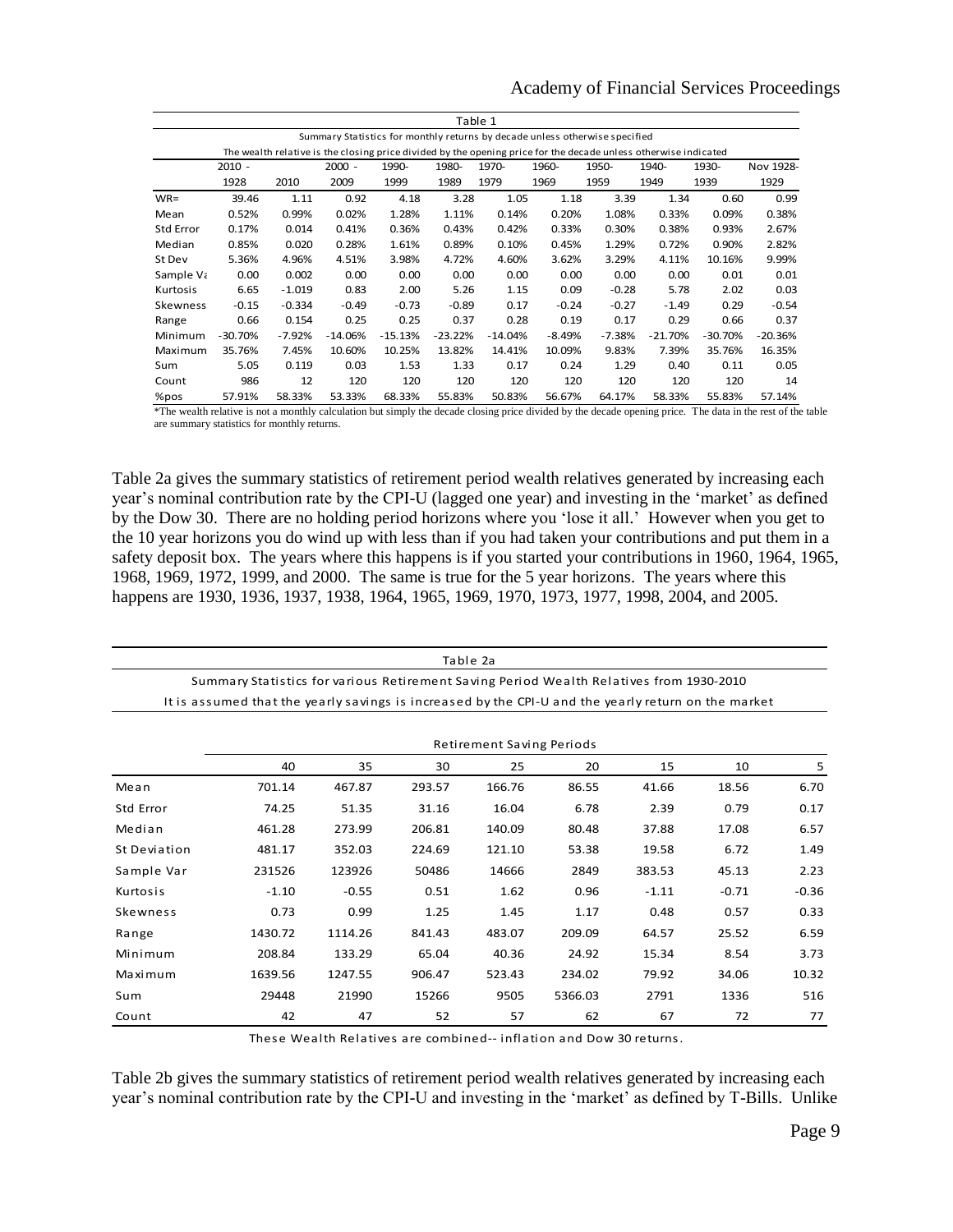## Academy of Financial Services Proceedings

the Dow portfolios summarized above, there is no holding period horizon where you 'lose it all.' There are also no periods where you didn't get at least a return of the inflated retirement contributions. As can be seen you do sacrifice the potential for much larger gains in your retirement account.

| Table 2b                                                                                            |                           |          |         |         |                   |        |       |      |  |  |  |
|-----------------------------------------------------------------------------------------------------|---------------------------|----------|---------|---------|-------------------|--------|-------|------|--|--|--|
| Summary Statistics for various Retirement Saving Period Wealth Relatives from 1930-2010             |                           |          |         |         |                   |        |       |      |  |  |  |
| It is assumed that the yearly savings is increased by the CPI-U and the yearly return on the market |                           |          |         |         |                   |        |       |      |  |  |  |
|                                                                                                     | Retirement Saving Periods |          |         |         |                   |        |       |      |  |  |  |
|                                                                                                     | 40                        | 35       | 30      | 25      | 20                | 15     | 10    | 5    |  |  |  |
| Mean                                                                                                | 449.30                    | 284.58   | 173.13  |         | 101.05 57.2165059 | 30.96  | 15.43 | 6.05 |  |  |  |
| Std Error                                                                                           | 30.44                     | 20.45    | 12.70   |         | 7.24 3.65191919   | 1.57   | 0.52  | 0.10 |  |  |  |
| Median                                                                                              | 487.75                    | 280.40   | 154.36  | 72.96   | 44.18672          | 25.32  | 13.97 | 5.85 |  |  |  |
| St Deviation                                                                                        | 197.25                    | 140.22   | 91.60   | 54.70   | 28.7552404        | 12.84  | 4.41  | 0.86 |  |  |  |
| Sample Var                                                                                          | 38908.46                  | 19662.58 | 8390    | 2992    | 827               | 164.81 | 19.42 | 0.74 |  |  |  |
| Kurtosis                                                                                            | $-1.17$                   | $-1.38$  | $-1.39$ | $-1.14$ | $-0.64$           | 0.00   | 0.81  | 1.73 |  |  |  |
| Skewness                                                                                            | $-0.42$                   | $-0.01$  | 0.31    | 0.61    | 0.88              | 1.09   | 1.18  | 1.08 |  |  |  |
| Range                                                                                               | 611.31                    | 446.91   | 279.14  | 173.15  | 94.98             | 46.81  | 18.33 | 4.33 |  |  |  |
| Minimum                                                                                             | 91.07                     | 59.59    | 41.99   | 29.10   | 19.70             | 13.18  | 8.57  | 4.36 |  |  |  |
| Maximum                                                                                             | 702.39                    | 506.50   | 321.13  | 202.25  | 114.68            | 59.99  | 26.90 | 8.68 |  |  |  |
| Sum                                                                                                 | 18870.68                  | 13375.42 | 9002.91 | 5760    | 3547.42           | 2074   | 1111  | 466  |  |  |  |
| Count                                                                                               | 42                        | 47       | 52      | 57      | 62                | 67     | 72    | 77   |  |  |  |

These Wealth Relatives are combined-- inflation and T-Bill returns.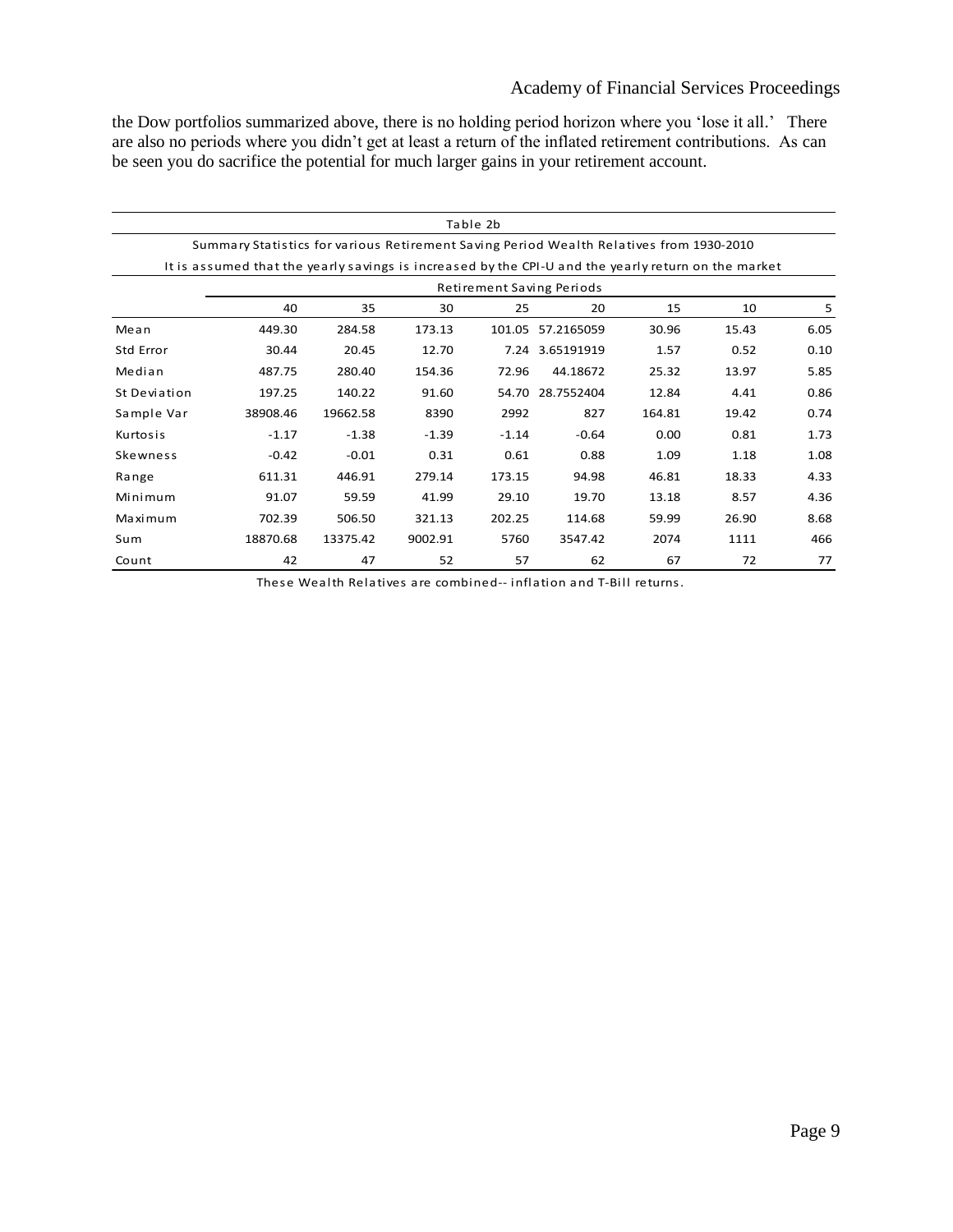Table 2c gives the summary statistics of retirement period wealth relatives generated by increasing each year's nominal contribution rate by the CPI-U and investing in the 'market' as defined by the Dow30, but switching the entire portfolio at the beginning of the remaining five years. Like the Dow portfolios summarized above, there are periods where you didn't get at least a return of the inflated retirement contributions, but there are far fewer instances of this. This happens only twice. Both times was for a 1o year investment horizon where you started saving in 1936 and 1937. For this additional safety you do sacrifice the potential for much larger gains in your retirement account, but not as much if you only invested in T-Bills.

| Table 2c                                                                                            |                                  |          |          |         |         |         |         |        |  |  |  |
|-----------------------------------------------------------------------------------------------------|----------------------------------|----------|----------|---------|---------|---------|---------|--------|--|--|--|
| Summary Statistics for various Retirement Saving Period Wealth Relatives from 1930-2010             |                                  |          |          |         |         |         |         |        |  |  |  |
| It is assumed that the yearly savings is increased by the CPI-U and the yearly return on the market |                                  |          |          |         |         |         |         |        |  |  |  |
|                                                                                                     | <b>Retirement Saving Periods</b> |          |          |         |         |         |         |        |  |  |  |
|                                                                                                     | 40                               | 35       | 30       | 25      | 20      | 15      | 10      | 5      |  |  |  |
| Mean                                                                                                | 651.44                           | 427.54   | 255.64   | 137.41  | 70.09   | 34.68   | 16.17   | 6.05   |  |  |  |
| <b>Std Error</b>                                                                                    | 66.76                            | 43.25    | 22.90    | 9.88    | 3.61    | 1.36    | 0.43    | 0.10   |  |  |  |
| Median                                                                                              | 440.38                           | 310.97   | 195.25   | 115.80  | 62.48   | 32.71   | 15.75   | 5.85   |  |  |  |
| St Deviation                                                                                        | 432.67                           | 296.49   | 165.12   | 74.62   | 28.41   | 11.13   | 3.67    | 0.86   |  |  |  |
| Sample Var                                                                                          | 187201.28                        | 87906.52 | 27263.01 | 5568.21 | 807.40  | 123.93  | 13.49   | 0.74   |  |  |  |
| Kurtosis                                                                                            | $-0.11$                          | 0.49     | 1.05     | 0.36    | $-0.94$ | $-0.11$ | $-0.36$ | 1.73   |  |  |  |
| <b>Skewness</b>                                                                                     | 1.21                             | 1.30     | 1.34     | 1.06    | 0.50    | 0.45    | 0.42    | 1.08   |  |  |  |
| Range                                                                                               | 1391.27                          | 1064.63  | 616.68   | 283.27  | 103.32  | 52.64   | 15.55   | 4.33   |  |  |  |
| Minimum                                                                                             | 278.39                           | 139.34   | 84.89    | 40.63   | 23.43   | 14.31   | 8.47    | 4.36   |  |  |  |
| Maximum                                                                                             | 1669.66                          | 1203.97  | 701.56   | 323.90  | 126.74  | 66.95   | 24.03   | 8.68   |  |  |  |
| Sum                                                                                                 | 27360.54                         | 20094.49 | 13293.26 | 7832.56 | 4345.43 | 2323.31 | 1164.34 | 466.22 |  |  |  |
| Count                                                                                               | 42                               | 47       | 52       | 57      | 62      | 67      | 72      | 77     |  |  |  |

These Wealth Relatives are combined-- inflation and Dow 30 returns with

a shift to T-Bills for the last five years of the investment horizon

The Wealth Relative graphs below are plots of the Wealth Relatives (FVIF). Each point represents the ending WR for the holding period starting in that year. This illustrates the combined impact of disciplined systematic retirement savings with raises (and givebacks) based on the CPI-U and the market performance of the Dow 30, the Dow 30 with a switch to T-Bills in the remaining five years of the holding period, and investing in a safe asset T-Bill for 8 savings horizons (e.g. 25 years) initiated at each year starting in 1930. Unfortunately for most who are reading this paper we didn't do nearly as well as those who started their careers earlier. One can *see* that the best time to retire (for all holding periods) would have been about the year 2000. The Reagan/Clinton bull market was truly phenomenal. Each of these graphs includes the Wealth Relatives for raises based on the CPI-U. The reason is to show the few instances where one would have been better off to take your contributions and put them into a safety deposit box.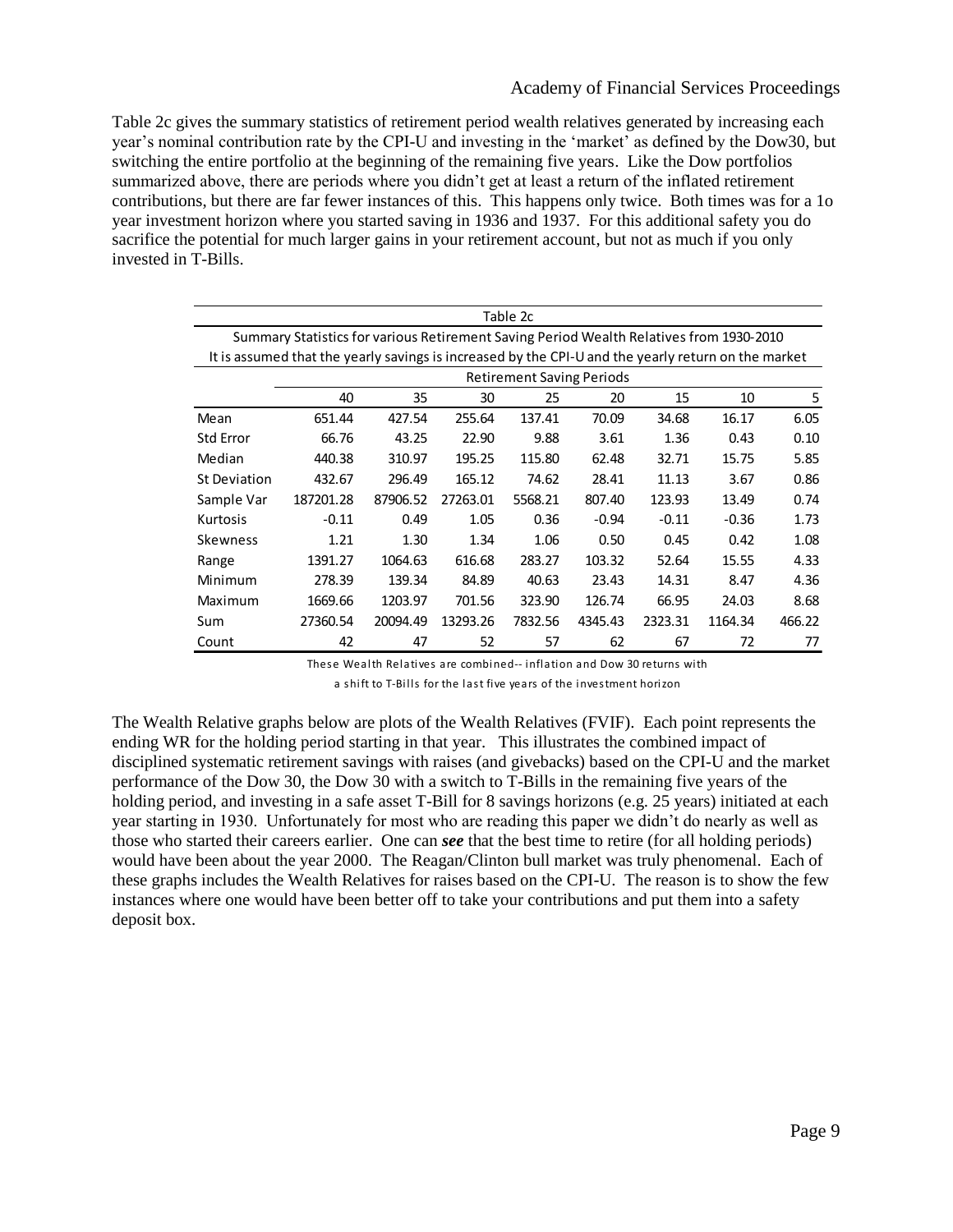



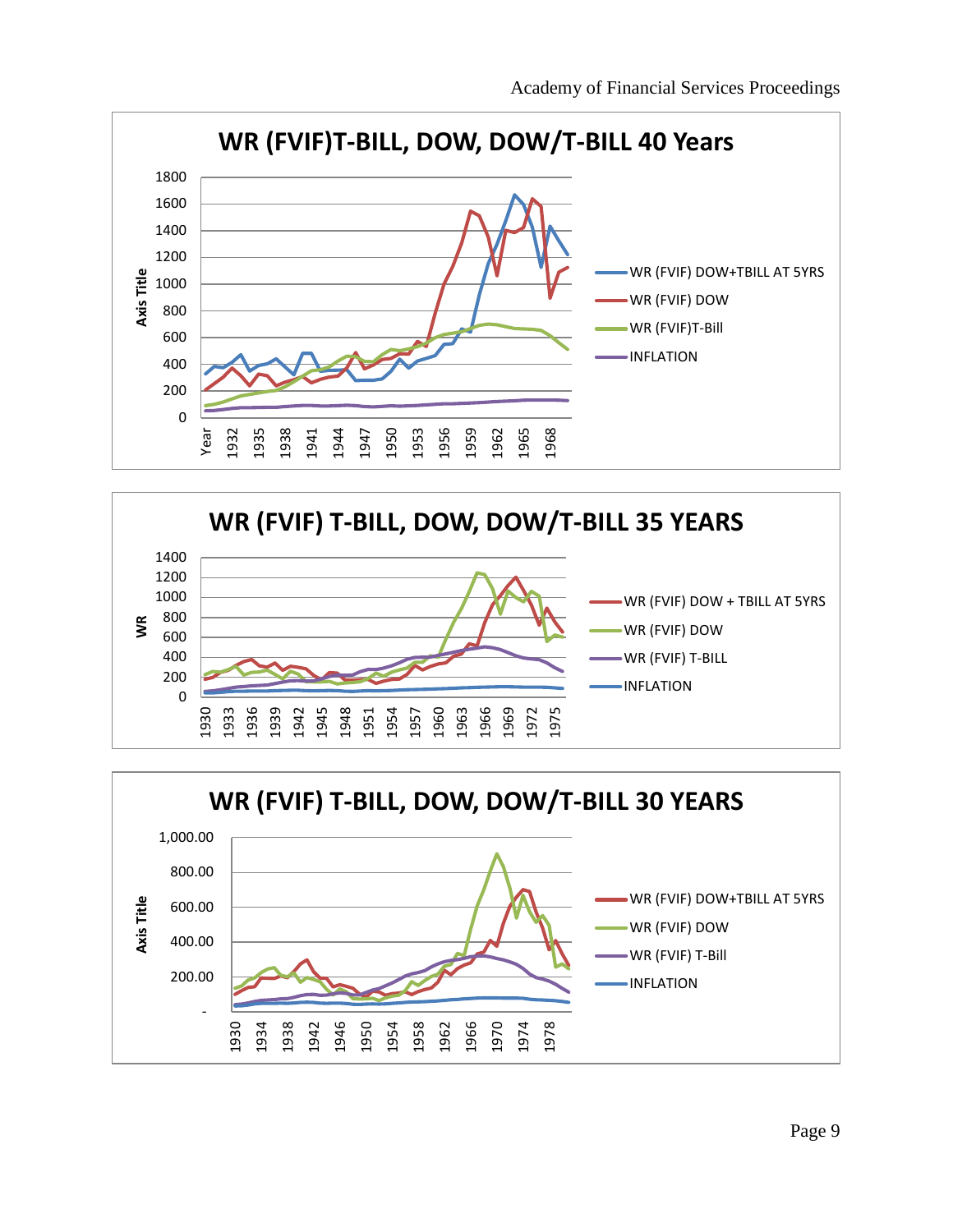



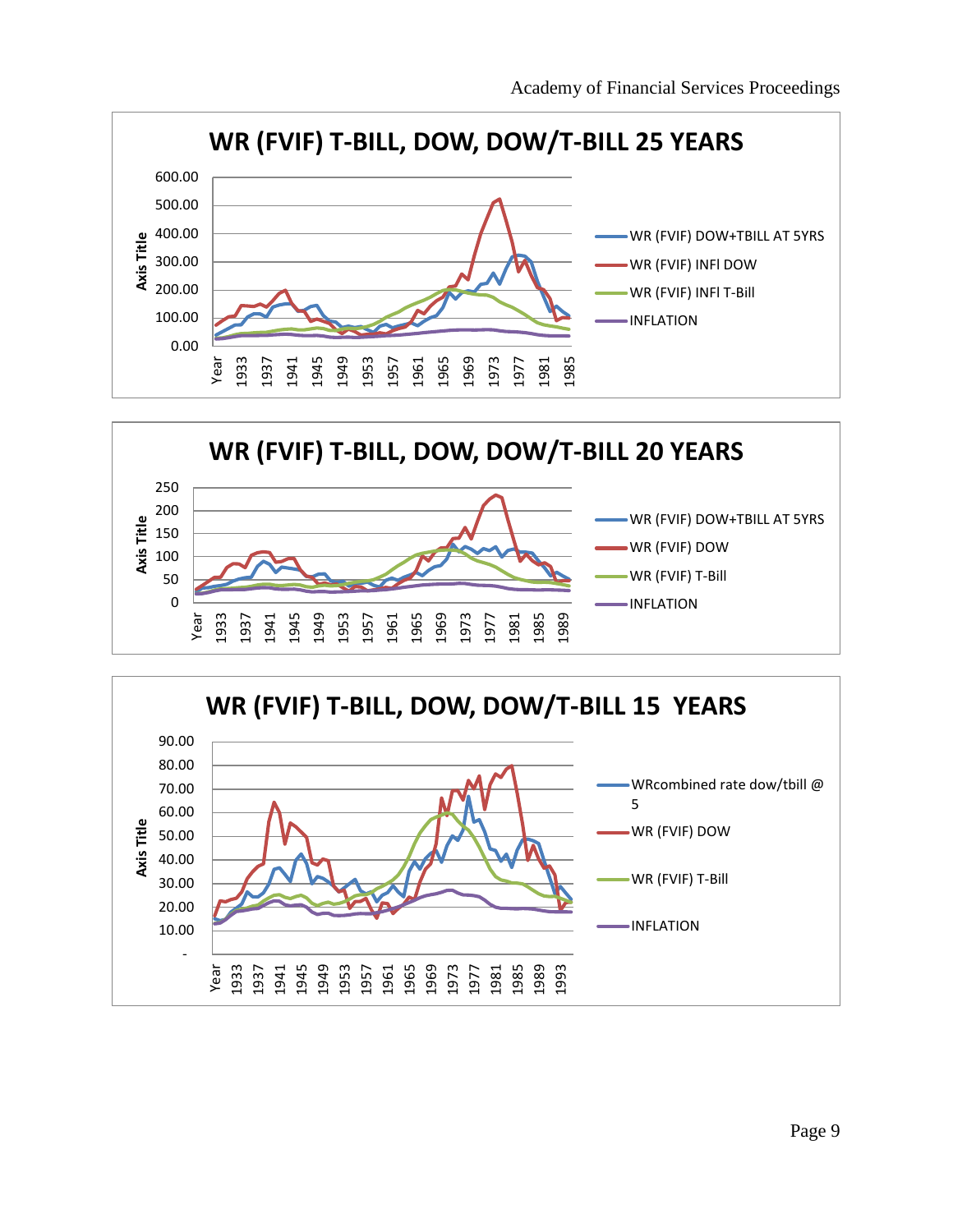



### Summary:

Tables 1 shows that the decades of 1930 and 2000 were the worst decades for the time period of this study. Table 1 also shows the decades of 1950, 1980 and 1990 were the best decades for the time period of this study. For most of us we had the two best and the second worst decades for our retirement accounts. Table 2a and b, and the graphs suggest that for normal retirement saving horizons (15 years or more) one would have done fine. Even with the terrible 2000ands nothing suggests that we shouldn't save for retirement.

Tables 2a and 2b suggest that there may be some merit for shifting out of the risky asset into the riskless asset at five years. Table 2c does support this may be a sound tactic, but it does come at a cost of return.